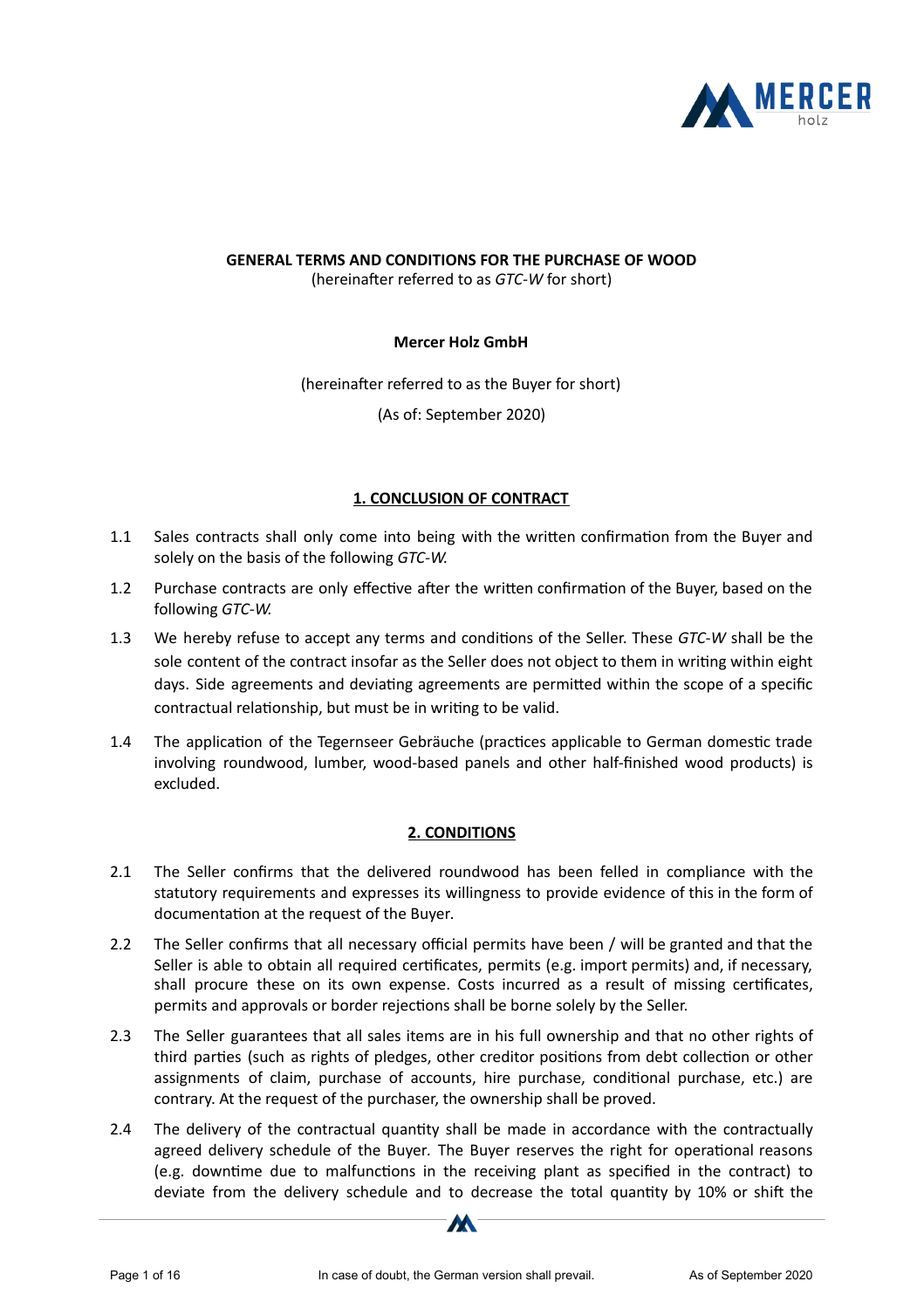monthly delivery quantity by 20%- without affecting the agreed prices. The seller will be informed about the changes in a timely manner. The seller does not qualify for compensation of possibly resulting additional expenses.

- 2.5 If the agreed volume that is supplied within a delivery period as specified is below the volume as specified in the delivery plan and thus the volume is not reduced by the Buyer in the sense of 2.3 the Buyer is regardless of the legal claims entitled a) to purchase the ordered delivery quantity from another seller and charge any additional costs to the original Seller (covering purchases) without grace period notification, b) to reduce the contract with regard to the contractual quantity without grace period notification or  $c$ ) to extend the contractual period while maintaining the agreed prices without grace period notification.
- 2.6 Furthermore, the statutory and/or contractual provisions shall apply in the event of non-performance in accordance with the contract.

### **3. TYPES OF ACQUISITION**

- 3.1 Acquisition of fiber in the mill
	- 3.1.1 The dimensions, weights and qualities determined during the receipt of goods control at the receiving mill by a third party as specified in the contract are binding and form the basis for the settlement of the delivery, unless contractually agreed otherwise.
	- 3.1.2 The Seller shall agree to process the deliveries immediately. The Seller shall receive the results of the measurements conducted by a third party in writing, together with a statement or notification of receipt for the timber, which shall also include any complaints if timber is found to be contrary to contract.
	- 3.1.3 The Seller is obliged to check each supply before delivery for foreign bodies especially plastic and soot and to remove those and if necessary to remove the contaminated wood and to replace it with wood that comply with the quality requirements as specified in the contract.
	- 3.1.4 If the cargo or parts of the cargo are not of the agreed quality, the *Buyer* shall be entitled to refuse to accept the cargo; any costs incurred as a result (e.g. in connection with the temporary storage of the goods at the *Buyer's* place, prior carriage and return freight etc.) shall be borne by the Seller.
- 3.2 Acquisition of fiber outside of the mill

Unless contractually agreed otherwise, the measurement, sorting and marking shall be carried out in accordance with the valid framework agreement of raw wood trade (in short: RVR, which can be viewed at http://www.rvr-deutschland.de/), the legal provisions and these additional relevant *GTC-W* of the *Buyer*.

### **4. TRANSFER OF RISK**

- 4.1 Transfer of risk when handing over goods at the forest road shall take place with the *Buyer's* confirmed wood takeover.
- 4.2. In case of delivery free on railway wagon transfer of risk shall take place with the acceptance of the wagon by the vehicle inspector.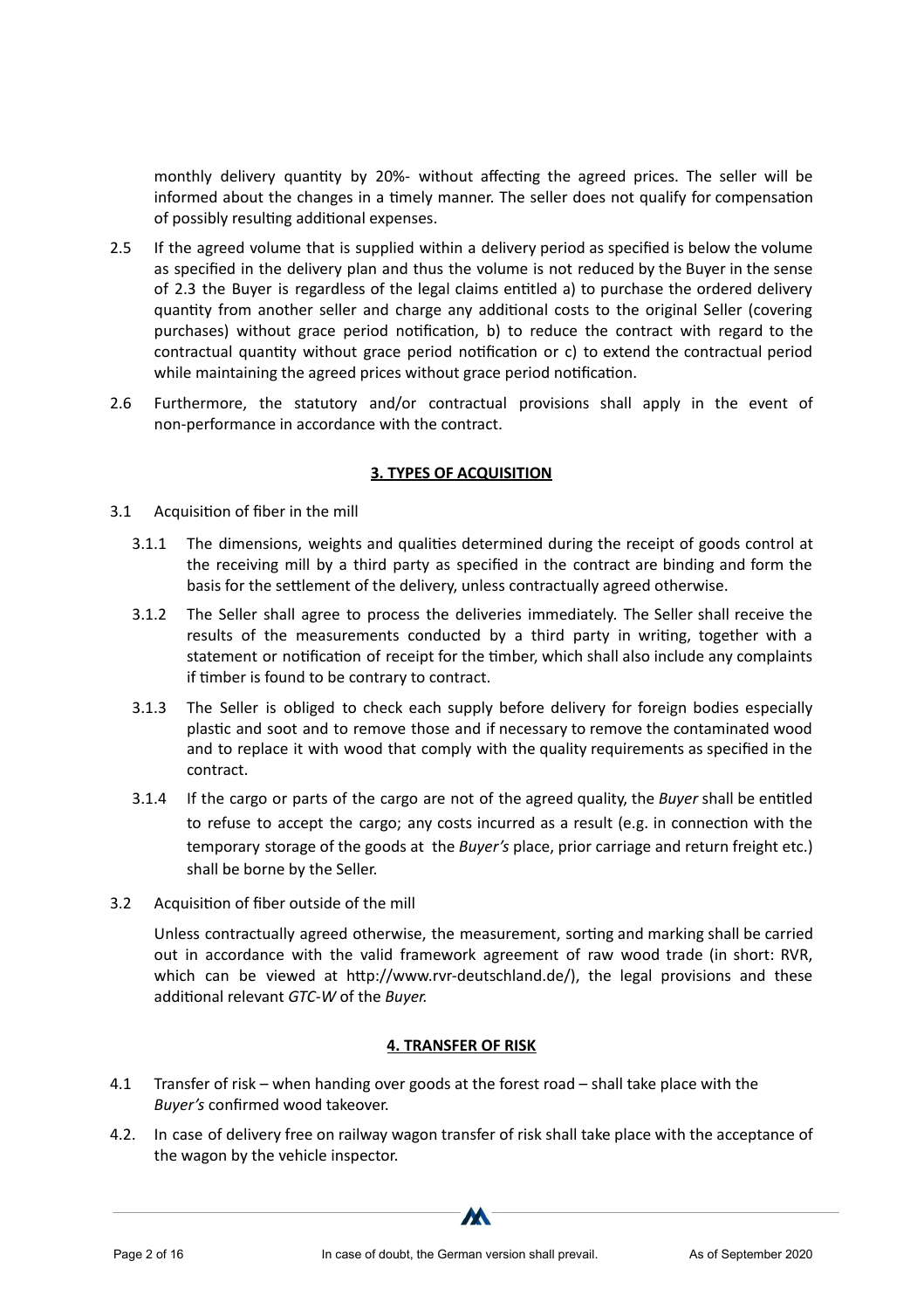4.3 Unless contractually agreed otherwise, the risk shall be transferred in accordance with the statutory provisions.

### **5. TYPES OF FIBER / DIMENSIONS / QUALITY**

The Seller shall be bindingly required to adhere to the following requirements of the *Buyer* with regard

to types of timber, dimensions and quality.

- 5.1 Roundwood for pulp production
	- 5.1.1 Requirements regarding species

The following shall be accepted:

- Pine (including Pinus strobus)
- **Spruce**
- Fir
- Douglas Fir
- Larch (as intermixture according to contractual agreements)
- 5.1.2 Requirements regarding the dimensions of roundwood

for the mill Zellstoff Stendal GmbH:

| Length:                    | $2.5 - 6$ m         |
|----------------------------|---------------------|
| diameter at the top:       | at least 70 mm      |
| diameter at the stem base: | a maximum of 750 mm |

for the mill Zellstoff- und Papierfabrik Rosenthal GmbH:

| Length:                    | $2.0 - 2.5$ m       |
|----------------------------|---------------------|
| diameter at the top:       | at least 80 mm      |
| diameter at the stem base: | a maximum of 750 mm |

#### 5.1.3 Requirements regarding quality

The following shall be accepted:

- Industrial roundwood
- maximum highly friable but commercially usable
- maximum highly knotty
- branches cut flush from trunk
- cut square at the ends of the trunk
- Insect damage, blueing, red-striped wood and hard rot

The following shall not be accepted:

- Extreme warping
- Severe soft rot
- Soot and foreign bodies in or on the roundwood (e.g. metal, plastic)
- roundwood contaminated with radiation

Deliveries from former war zones and from military training areas and stands which have verifiably contained foreign bodies in the past shall only be accepted if it can be safely established that the roundwood no longer contains foreign bodies. If an unacceptable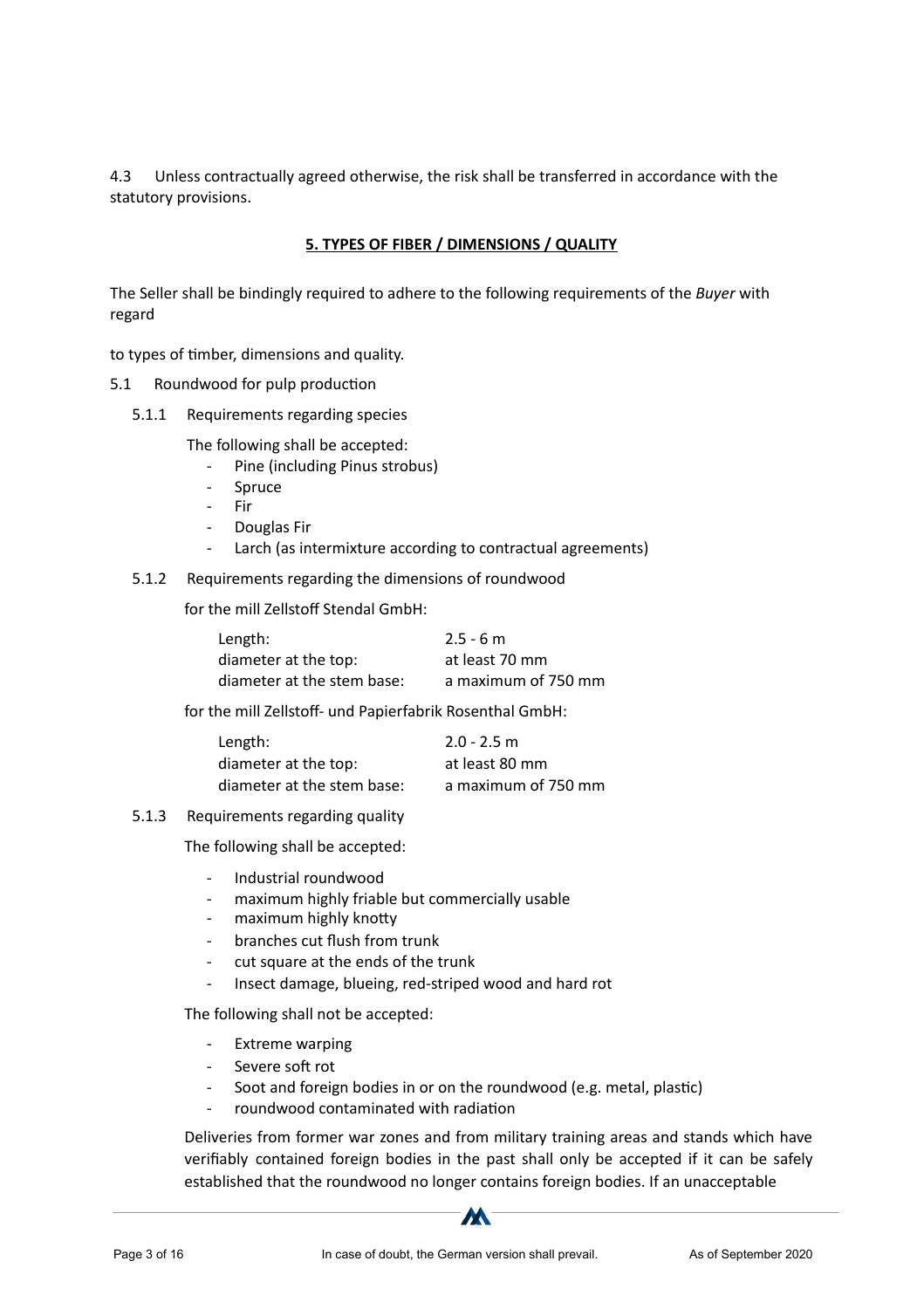quality of roundwood is delivered to the *Buyer*, the Seller shall bear all consequential costs incurred by the *Buyer* as a result of the non-contractual delivery (e.g. logistics costs).

### 5.2 Wood chips

5.2.1 Requirements regarding species

The following shall be accepted:

- Pine (including Pinus strobus)
- **Spruce**
- Fir
- Douglas Fir
- 5.2.2 Requirements regarding the dimensions of the wood chips

| - Length:    | $28$ mm $\pm$ 5 mm               |
|--------------|----------------------------------|
| - Width:     | $25 \text{ mm} \pm 3 \text{ mm}$ |
| - Thickness: | $6 \pm 1$ mm in radial direction |

5.2.3 Requirements regarding quality

With regard to fractionation:

For target values for the individual chip fractions (fraction target value) see Table 1 below. Deviations of one or more fractions of the target values shall be tolerated up to the specified indicated tolerance. If, after analysing a sample at the mill, the *Buyer* establishes that one or more of the fractions exceed the values of the pay limit, the *Buyer* shall be entitled to not pay the percentage proportions above the pay limit. If, on the basis of analysis values for a truck delivery determined at the mill by a third party,, the *Buyer* establishes that one or more fractions have values in the range of the rejection limit, the *Buyer* shall be entitled to reject the truck delivery and also not to pay for it. Upon written request by the Seller, the latter shall receive a copy of the test report prepared by the *Buyer's authorized* third party*.*

| <b>FRACTION DESCRIPTION</b> |                       | <b>TARGET</b><br><b>FRACTION</b><br><b>VALUE</b> | <b>TOLERANCE</b><br><b>LIMIT</b> | <b>PAY</b><br><b>LIMIT</b> | <b>REJECT-</b><br><b>LIMIT</b> |                              |
|-----------------------------|-----------------------|--------------------------------------------------|----------------------------------|----------------------------|--------------------------------|------------------------------|
|                             |                       |                                                  | [%/admt]                         | $[\%$ /admt]               | $[\%$ /admt]                   | [%/admt]                     |
| F1                          | Oversized<br>fraction | 45.0<br>diameter<br>Hole<br><sub>mm</sub>        | $\leq 1$                         | 2                          | >2                             | $\geq 4$                     |
| F <sub>2</sub>              | Coarse<br>fraction    | Bar spacing 8 mm                                 | < 10                             | 10                         | >10                            | $\geq 15$                    |
| F3/1                        | Desired<br>fraction 1 | 13,0<br>diameter<br>Hole<br>$mm \pm 0.1$ mm      | >60                              | $\overline{\phantom{a}}$   |                                | $\qquad \qquad \blacksquare$ |
| F3/2                        | Desired<br>fraction 2 | 7.0<br>Hole<br>diameter<br>$mm \pm 0.1$ mm       | < 20                             | $\overline{\phantom{0}}$   |                                | $\overline{\phantom{a}}$     |
| F4                          | Fine fraction         | 3.0<br>Hole<br>diameter<br>$mm \pm 0.1$ mm       | < 6                              | 8                          | > 8                            | $\geq 15$                    |

Table 1: Timber chip fractioning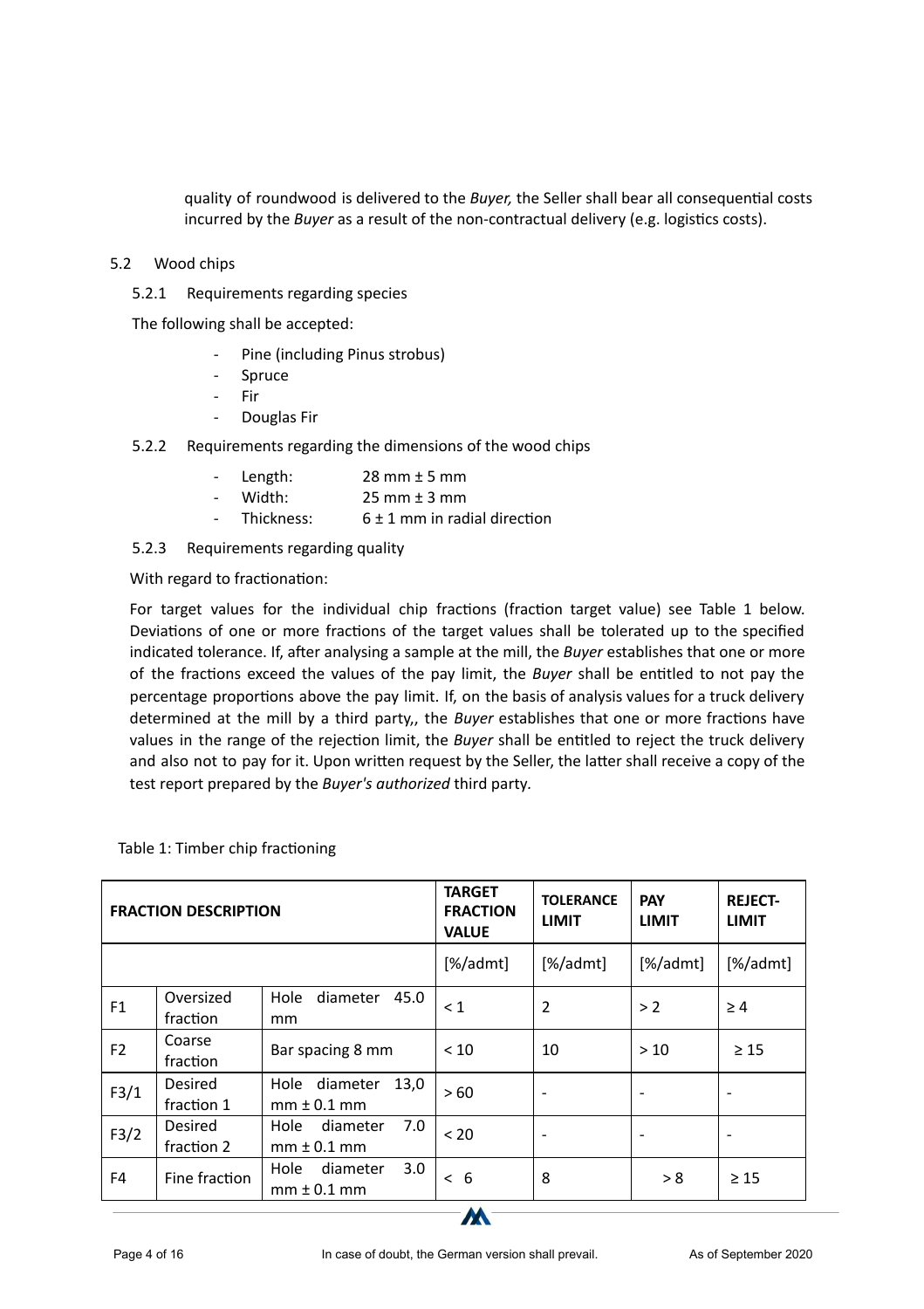| F <sub>5</sub> | Sieved<br>sawdust | $\overline{1}$ | $\leq$ 2 | > 8 | $\geq$ 2                                      |
|----------------|-------------------|----------------|----------|-----|-----------------------------------------------|
|                | <b>Bark</b>       | $\leq$ 1       | $\leq$ 2 | ۰   | $\geq$ 2<br>3 in winter<br>$(1.12 -$<br>28.2) |

With regard to other requirements

Wood chips should be

- of healthy roundwood completely free of bark and fungus
- diagonally chopped (chipper and counter knives must be sharpened at sufficient intervals and correctly adjusted) and
- sieved (fine and oversized/coarse product)

The following shall not be accepted:

- Loose bark pieces
- wood shavings,
- frame saw logs,
- log profiling wool,
- dried timber and foreign bodies in and around the wood chips (e.g. metal parts, stones, snow, ashes, plastic, etc.).
- Wood chips which have been exposed to radiation shall also be unacceptable.

### 5.3 Roundwood for lumber production

The *Buyer* only buys tree species agreed upon in the purchase contract. The current version of the Lengths and Sorting List for Mercer Holz GmbH is valid in combination with the specific purchase contract. The current Lengths and Sorting List is available on the homepage www.mercerint.com and can be downloaded by the Seller anytime.

### **6. DELIVERY CONDITIONS**

6.1 Supply of roundwood in storage areas

The following conditions shall apply to the supply of roundwood, unless agreed otherwise contractually agreed:

- 6.1.1 Roundwood at the forest road, see Annex 1
- 6.1.2 Roundwood at the interim storage facility (train station / harbour), see Annex 2

### 6.2 Supply on a carrier

6.2.1 Truck

The loading and cargo securing requirements pursuant to Annex 3 shall apply when loading trucks with roundwood unless contractually agreed otherwise.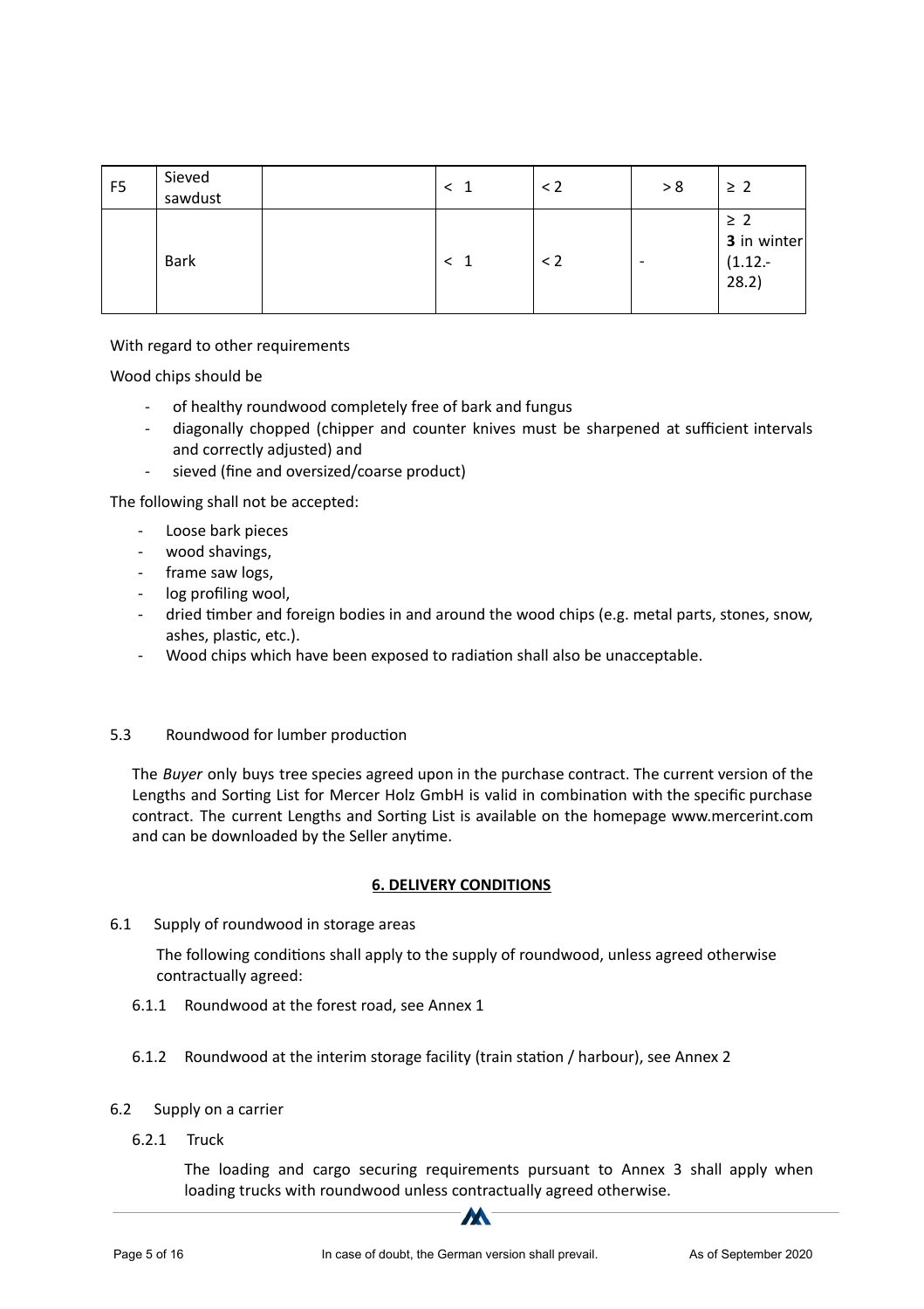6.2.2 Railway wagonThe legal railway regulations and, if applicable, the conditions of the railway transport company responsible for the traction, in addition to the loading and cargo regulations pursuant to Annex 4 are to be adhered to when loading the railway wagons.

Foreign bodies especially soot and plastics are to be removed by the Seller before loading the railway wagon.

Empty/multiple/demurrage charges shall be borne by the Seller if the Seller is responsible for these charges.

Upon conclusion of all purchase contracts concluded on the basis of "free railway wagon loading", the Seller shall attach to the contract a list of all railway stations to be used to load the contractually agreed timber volumes during the contractual period.

If it is not possible to load roundwood volumes at the agreed railway station during the contractual period, the *Buyer* shall have the right to fully or partially withdraw from the contract at any time, without the *Seller* being able to make any claims for compensation or damages to the Buyer. The Buyer shall be released from the obligation to accept the goods with regard to the withdrawn section. If the Buyer notifies that he is withdrawing from the contract, any advance payments for volumes which have not yet been delivered shall be compensated to the Buyer in full.

### 6.2.3 Inland/ocean vessels

When loading inland and ocean vessels, the loading and cargo regulations pursuant to Annex 5 and Annex 6 shall apply unless contractually agreed otherwise.

### 6.3 Supply at the mill

- Upon delivery by truck, the valid delivery times at the receiving mills shall be observed. The delivery takes place according to agreement with the Buyer.
- The Highway Code (StVO) and traffic regulations (StVZO) shall be observed.
- The Seller shall be responsible for compliance with the maximum total weight limits as stipulated in the traffic regulations.
- Each delivery note for deliveries to Friesau mill has to be marked with estimated volumes, precise number of logs, origin and the distance from the mill.
- Truck beds must be clean before loading wood chips or roundwood. The Seller shall be liable for damages caused by foreign bodies in wood chip or roundwood deliveries.

#### **7. SHIPPING DOCUMENTS**

The shipping documents must contain the following information as a minimum:

- **Supplier**
- Batch no.
- Origin of the fiber (if agreed)
- Carrier
- Dispatch dimensions for purchase ex road, free truck/railway wagon (forest wood)
- Proof of certification (PEFC TM, FSC®)

**M**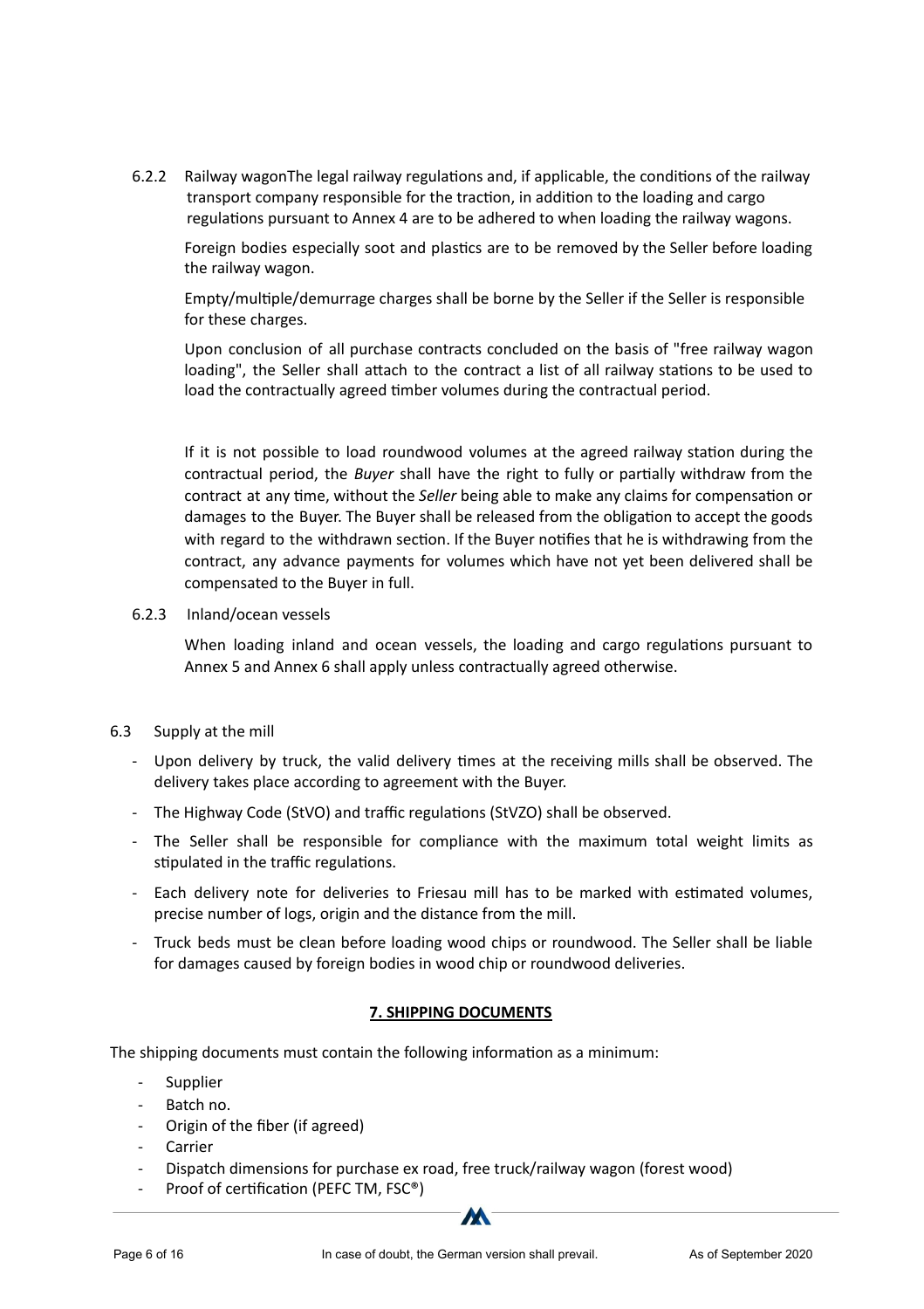### **8. LIABILITY**

The Seller shall be liable - irrespective of the legal grounds - for all damages incurred by the Buyer or its involved third party as a result of non-compliance with contractual agreements, including consequential damage and financial loss.

This shall in particular include damages which occur during processing at the receiving mill resulting from non-compliance with the requirements stipulated in 5.1 and 5.2. Included in the liability shall in particular be damage claims arising from damage e.g. to components, equipment and machinery of the Buyer, loss of production of the Buyer, recourse claims by customers of the Buyer, financial losses etc.

The Seller shall be liable - irrespective of the legal grounds - for the improper provision or storage of the fiber (see Clause 6), too.

### **9. FOREST PROTECTION AND CALAMITY CLAUSE**

Market influencing calamity entitles both parties to renegotiate volumes and prices in the contract.

The Buyer shall not assume any costs for measures incurred by the Seller for forest protection reasons. This shall be deemed to include e.g. protective spraying of log piles, removal of beetle-infested roundwood during interim storage, etc.

## **10. ORIGIN OF WOOD**

The seller commits that the roundwood / the thereof produced wood chips are harvested and purchased in accordance with the applicable legislation and other regional provisions and instructions (e.g. by the forest owner or forest authorities). The seller confirms that  $-$  to his best knowledge  $-$  the delivered wood products do not origin from controversial sources (according to the PEFC Chain of Custody standard in the valid version and the FSC Controlled Wood standard FSC-STD-40-005 in the valid version). The buyer has the right to inspect personally or by third parties the origin of wood as stated by the seller and to verify systems in place for collecting and storing information about the origin of wood. The buyer cares together with the seller that those inspections carried out by the seller or by third parties will not lead to the disclosure of sensitive market data. The seller supports the buyer to the feasible extent to conduct the above mentioned controls at his sub-suppliers. The seller commits to make the certification documents / the proof of sustainable forestry available for the buye*r* upon request.

The buyer has the right to refuse supplies by the seller when the seller cannot proof that the roundwood / the thereof produced wood chips comply with the above mentioned FSC / PEFC requirements.

### **11. FORCE MAJEURE**

Delays, postponements and/or the inability of the contractual parties to deliver goods and provide services as a result of force majeure shall not be regarded as a breach of contract for the duration of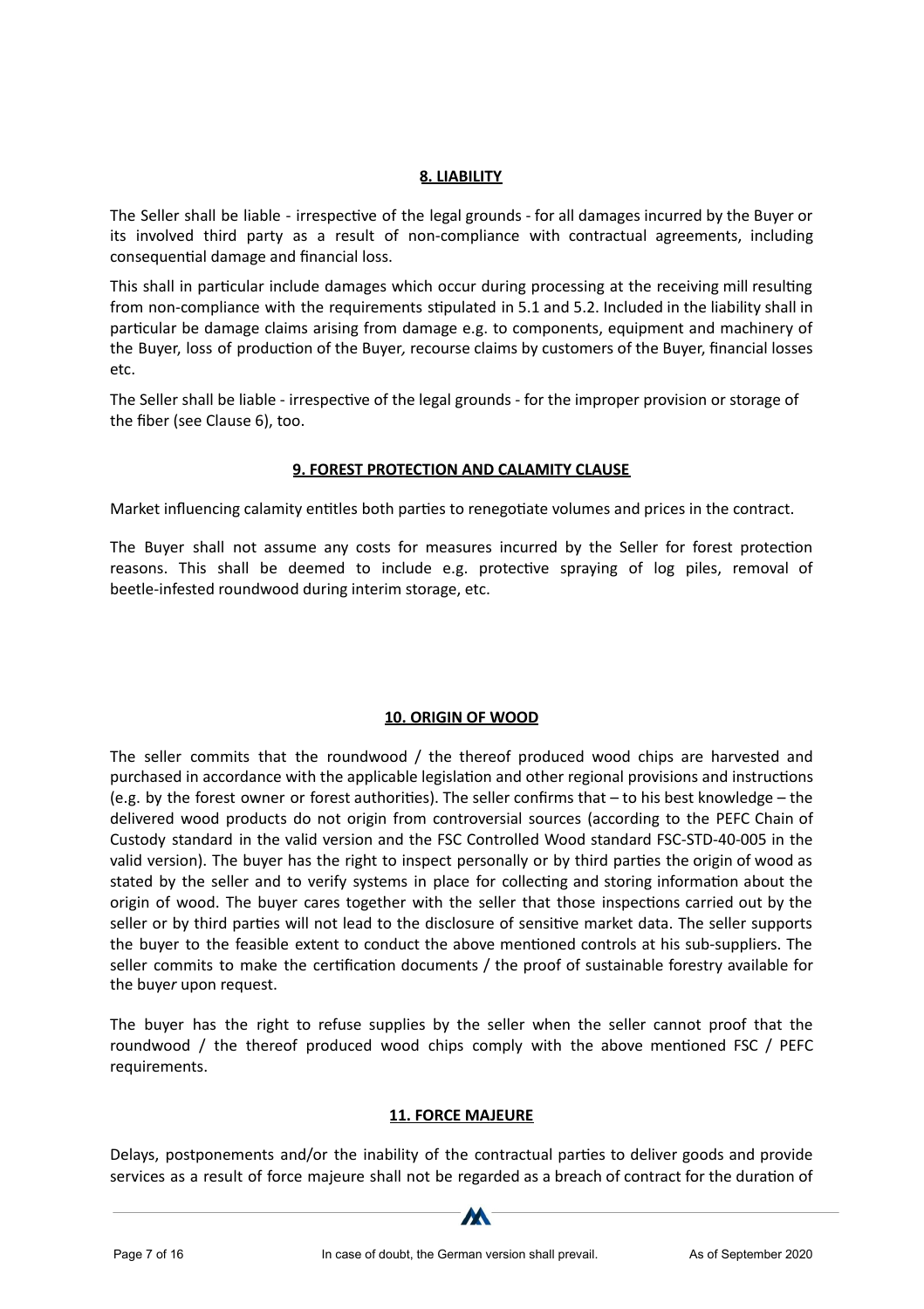the disruption and for a reasonable transition period after the disruption. Force majeure shall include all unforeseen events of a factual or legal nature which hinder or make impossible the settlement of the contract and which are not caused by one or the other contractual parties. Force majeure shall for example include war, the threat of war, strikes permissible under employment law, unforeseen natural disasters, fire damage, epidemics and pandemics and mechanical breakdowns on machinery/production facilities in the receiving mill. The contractual parties shall immediately inform each other of the occurrence of force majeure and of the expected duration of the disruption to services.

If only a partial delivery is hindered or prevented as a result of force majeure, the Seller shall be required to deliver and the Buyer obliged to accept the partial delivery not affected by the disruption.

If the force majeure hinders or prevents the settlement of the contract for an indefinite period or if the fulfillment of the contract is unreasonable for one of the parties due to the force majeure, either party may fully or partially withdraw from the contract in accordance with the legal regulations. In event of withdrawal, the contractual parties shall immediately return whatever they have received from the other contractual party.

## **12. INVOICING**

Invoices must correspond to the contract and must be submitted after the effected delivery, stating the contract number. Possible additional or reduced performances respectively other deviations from the contract shall be positioned in the invoice separately. The legal Value Added Tax shall be positioned in the invoice separately.

Before commencing business relations the form for supplier data needs to be filled especially the value added tax identification number / tax number needs to be communicated.

In the cases that supplies and services of the seller are invoiced by credit note issued by the buyer the seller ensures that the buyer is informed immediately about all changes in address, bank data, value added tax identification number or tax number. The buyer has the right to request a proof of the seller's entrepreneurial characteristics with the right to deduct input tax as well as a proof of the missing entrepreneurial characteristics through e.g. a statement by the tax authority. The seller is hereby informed that he has legally obliged to register and pay the value added tax as stated in the credit note issued to him.

### **13. APPLICABLE LAW, PLACE OF JURISDICTION AND LEGAL VENUE**

The law of the Federal Republic of Germany shall apply. The provisions of the UN CISG shall not apply. The contractual language shall be German, which shall also apply to all other correspondence.

The place of performance for all mutual benefits shall be the headquarters of the Buyer*,* unless contractually agreed otherwise.

If the contractual partner is a merchant pursuant to the German Commercial Code (Handelsgesetzbuch), a legal entity under public law or a special fund under public law, the place of jurisdiction for all disputes directly and indirectly arising from the contractual relationship is the court having jurisdiction ratione loci and ratione materiae for the headquarters of the Buyer.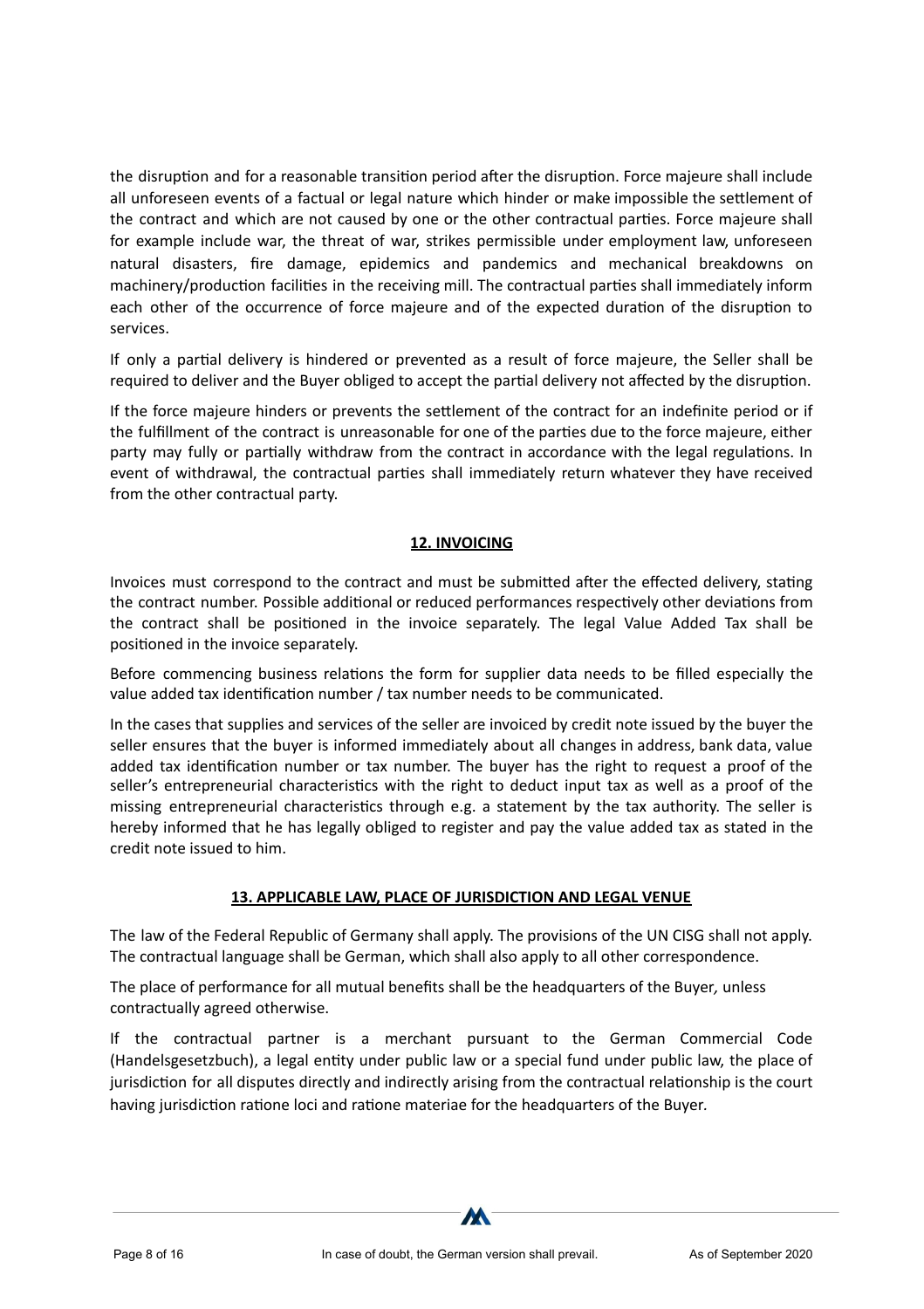### **14. GROUP INVOICING CLAUSE**

The Buyer shall be entitled to offset claims which the Seller makes against the Buyer with claims that other companies in the group of the Buyer have against the Seller.

### **15. SEVERABILITY CLAUSE**

If individual provisions of these *GTC-W* are or become fully or partially invalid, this shall not affect the validity of the remaining provisions. The fully or partially ineffective provisions shall be replaced by a provision the economic sense and outcome of which most closely reflects that of the ineffective provision.

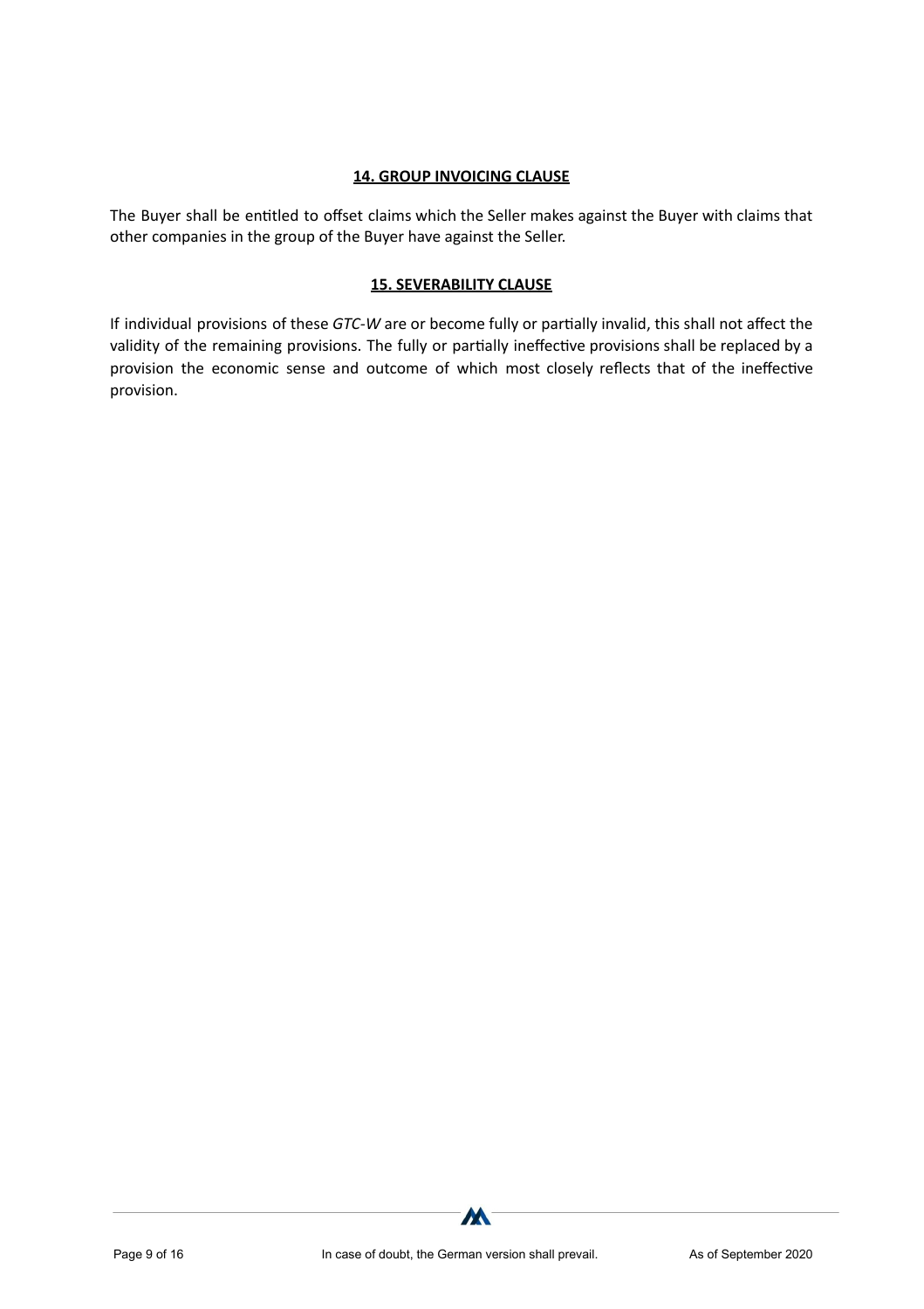| <b>Roundwood at forest store</b> |                                                                                                                                                                  |  |  |  |  |
|----------------------------------|------------------------------------------------------------------------------------------------------------------------------------------------------------------|--|--|--|--|
| <b>Supply time</b>               | In accordance with the delivery schedule in the purchase contract                                                                                                |  |  |  |  |
|                                  | Log pile location as well as access and run-off roads must be<br>accessible for trucks all year round and have appropriate<br>clearance.                         |  |  |  |  |
|                                  | The roundwood must not be stored under power and telephone<br>lines or in bends and should be stored by the main roads where<br>possible.                        |  |  |  |  |
| <b>Storage location</b>          | It must be possible for trucks with trailers to turn around on roads<br>with a dead end.                                                                         |  |  |  |  |
|                                  | The safety distance between the log pile and public road is 1.0 m<br>to the edge of the road and 0.5 m to the edge of the road in all<br>other cases.            |  |  |  |  |
|                                  | Short log piles are to be positioned at a 90° angle to the removal<br>route.                                                                                     |  |  |  |  |
|                                  | The storage location must be free from foreign bodies (especially<br>plastic and soot).                                                                          |  |  |  |  |
|                                  | Log piles max. 4.0 m of height and log pile volume min. 25 stacked<br>cubic meters.                                                                              |  |  |  |  |
|                                  | Different assortments, lengths and tree species are to be stored in<br>$\overline{\phantom{a}}$<br>distinctly separate piles.                                    |  |  |  |  |
| <b>Delivery units</b>            | Industrial roundwood with a diameter exceeding 30 cm at the<br>thicker end is to be stacked separately.                                                          |  |  |  |  |
|                                  | The roundwood is to be stored flush with the side of the road on<br>one side and stacked approximately horizontally.                                             |  |  |  |  |
|                                  | Excess lengths at the back of the log pile are to be trimmed off.                                                                                                |  |  |  |  |
|                                  | The piles must not contain loose branches or twigs.                                                                                                              |  |  |  |  |
|                                  | saw logs and pallet assortments are to be placed on underlays.                                                                                                   |  |  |  |  |
|                                  | The roundwood is to be secured at the beginning and end of the<br>log pile to prevent rolling.                                                                   |  |  |  |  |
| Safety/<br><b>Risk avoidance</b> | The wood must be checked for foreign bodies before handing over.<br>The wood must be free from foreign bodies (especially plastic and<br>soot) when handed over. |  |  |  |  |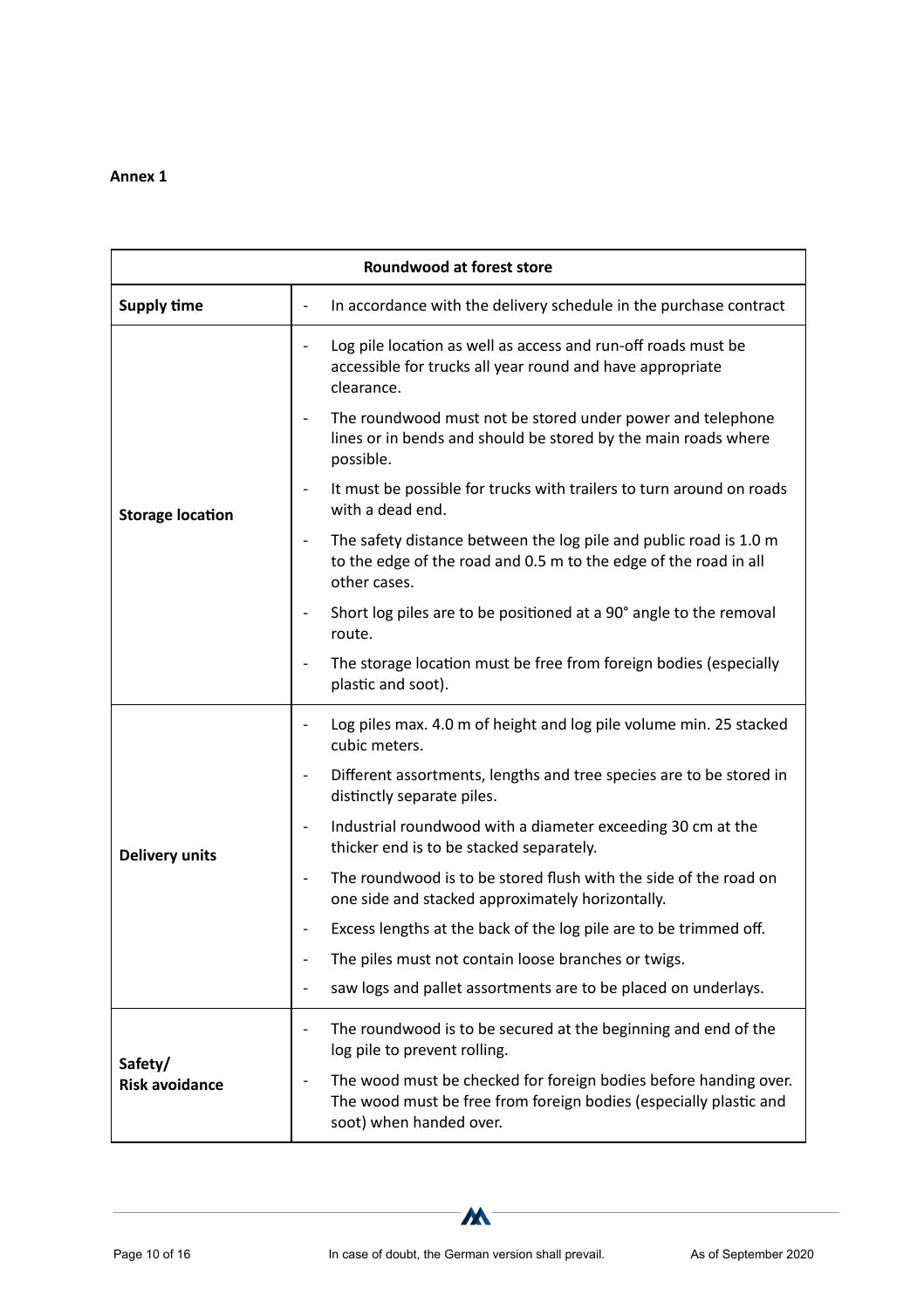| Roundwood at interim storage facility (train station / harbour) |                                                                                                                                                                               |  |  |  |  |
|-----------------------------------------------------------------|-------------------------------------------------------------------------------------------------------------------------------------------------------------------------------|--|--|--|--|
| <b>Supply time</b>                                              | In accordance with the delivery schedule in the purchase contract.<br>$\overline{\phantom{a}}$                                                                                |  |  |  |  |
|                                                                 | The Seller will be assigned the storage area location in a timely<br>manner before the start of delivery. The Seller is required to use<br>only its assigned storage area.    |  |  |  |  |
|                                                                 | The storage location must be free from foreign bodies (especially<br>plastic and soot). The Seller must completely remove any foreign<br>bodies before storing the wood.      |  |  |  |  |
| <b>Storage location</b>                                         | The roundwood is not to be stored under power and telephone<br>lines.                                                                                                         |  |  |  |  |
|                                                                 | The allocated access roads to/from the interim storage area must<br>be adhered to.                                                                                            |  |  |  |  |
|                                                                 | On railway tracks, enough space should be left between the log pile<br>and tracks for trucks to drive through.                                                                |  |  |  |  |
|                                                                 | The distance between the log pile and edge of the pier at ports is<br>$\overline{\phantom{a}}$<br>$1.0m$ .                                                                    |  |  |  |  |
|                                                                 | The local rules for the opening and rest periods must be adhered to.                                                                                                          |  |  |  |  |
|                                                                 | The height and length of the log pile depends on the local<br>$\overline{\phantom{a}}$<br>provisions; at train stations, the maximum height of log piles is 4.0<br>m.         |  |  |  |  |
|                                                                 | Different assortments, lengths and tree species are to be stacked in<br>clearly distinct piles, unless agreed otherwise.                                                      |  |  |  |  |
| <b>Delivery units</b>                                           | The roundwood is to be stored flush with the side of the road on<br>$\overline{\phantom{a}}$<br>one side and stacked approximately horizontally.                              |  |  |  |  |
|                                                                 | Excess lengths are to be trimmed.                                                                                                                                             |  |  |  |  |
|                                                                 | The log piles must not contain loose branches, twigs or foreign<br>bodies.                                                                                                    |  |  |  |  |
|                                                                 | The roundwood is to be secured at the beginning and end of the log<br>pile to prevent rolling.                                                                                |  |  |  |  |
| Safety/<br>risk avoidance                                       | If wood falls into the port basin, the local water police is to be<br>$\overline{\phantom{a}}$<br>immediately notified and recovery arranged.                                 |  |  |  |  |
|                                                                 | The wood must be checked for foreign bodies before handing over.<br>The wood must be free from foreign bodies (especially plastic and<br>soot) when handed over to the Buyer. |  |  |  |  |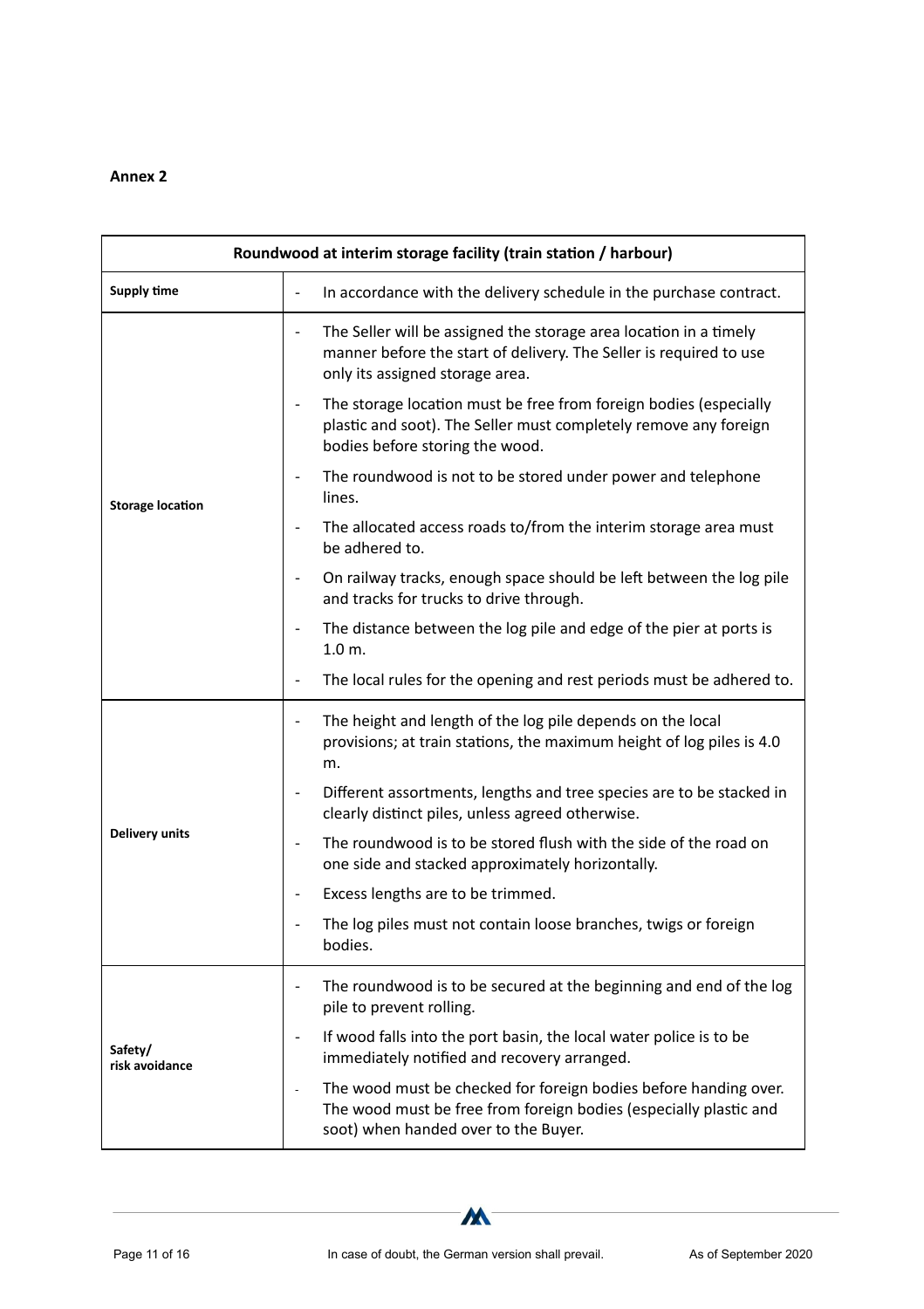| Loading and load securing requirements for trucks |                                                                                                                                                                                                                                                                                    |                                                       |  |  |
|---------------------------------------------------|------------------------------------------------------------------------------------------------------------------------------------------------------------------------------------------------------------------------------------------------------------------------------------|-------------------------------------------------------|--|--|
|                                                   | Roundwood                                                                                                                                                                                                                                                                          | <b>Wood Chips</b>                                     |  |  |
|                                                   | - Vehicles must be loaded in compliance with the permissible total weight and the permissible loads per axle                                                                                                                                                                       |                                                       |  |  |
|                                                   | - The Seller must check truck beds for cleanliness and remove foreign bodies (especially plastic and soot) before loading.                                                                                                                                                         |                                                       |  |  |
|                                                   | The "Loading recommendations for roundwood loaded lengthways for secured<br>loading for road transport" of the working group 'Arbeitsgemeinschaft<br>Rohholzverbraucher e.V.' must be followed, in particular:                                                                     |                                                       |  |  |
|                                                   | - All roundwood is to be loaded longitudinal to the direction of travel.                                                                                                                                                                                                           |                                                       |  |  |
|                                                   | - It should be loaded level at the front between two pairs of stanchions when possible.                                                                                                                                                                                            |                                                       |  |  |
|                                                   | - The loading is to start at the stanchions to prevent the formation of voids.                                                                                                                                                                                                     |                                                       |  |  |
|                                                   | - The load must be placed on the stanchion stool with approximately the same overhang<br>length.                                                                                                                                                                                   |                                                       |  |  |
|                                                   | - The logs must significantly overhang the stanchions in longitudinal direction.                                                                                                                                                                                                   |                                                       |  |  |
|                                                   | - The side rave must overhang the roundwood located directly next to the side rave by at<br>least 20 cm when measured from its position against the side rave (see graphic).                                                                                                       |                                                       |  |  |
| Loading                                           | ca. 20 cm<br>Position against side rave                                                                                                                                                                                                                                            |                                                       |  |  |
|                                                   | - Thick and thin roundwood ends should be loaded alternately.                                                                                                                                                                                                                      |                                                       |  |  |
|                                                   | - The individual layers of roundwood should be compressed using the gripper.                                                                                                                                                                                                       |                                                       |  |  |
|                                                   | - Gaps by the stanchions in the upper positions and in the pile of wood are to be avoided<br>in all cases.                                                                                                                                                                         |                                                       |  |  |
|                                                   | - Upper logs have to be loaded in a round bow and the upper layer of wood should be<br>evened so that the belt fits closely around the logs.                                                                                                                                       |                                                       |  |  |
|                                                   | - Sufficient gaps must be available between the loaded piles.                                                                                                                                                                                                                      |                                                       |  |  |
|                                                   | - The load is to be secured by and is the responsibility of the driver.                                                                                                                                                                                                            |                                                       |  |  |
|                                                   | - The cargo must be secured so that, under normal driving conditions, neither the entire cargo nor individual parts of the cargo<br>can incorrectly slip, roll away or fall. Normal driving conditions include braking completely, evasive manoeuvres and bumps on<br>the roadway. |                                                       |  |  |
| Load                                              | - The "Loading recommendations for raw timber loaded lengthways for secured loading<br>during road transport" of the 'Arbeitsgemeinschaft Rohholzverbraucher e.V.' are<br>applicable to the load securing process, in particular:                                                  | - Wood chips are to be covered<br>for transportation. |  |  |
| securing                                          | - When securing form-locked piles at least one hand-tightened tie-down per roundwood<br>pile is to be used; when securing force-fit piles at least two tie-down are to be used per<br>roundwood pile (minimum number of tie-down - see loading recommendations).                   |                                                       |  |  |
|                                                   | - The tie-downs should run across the shortest path over the load, should not be twisted<br>and should be distributed fairly evenly over the timber pile.                                                                                                                          |                                                       |  |  |
|                                                   | - If more than two tie-downs are used per roundwood pile, the clamping elements used<br>with the tie-downs are to be used alternately on the right and left side of the load.                                                                                                      |                                                       |  |  |

W-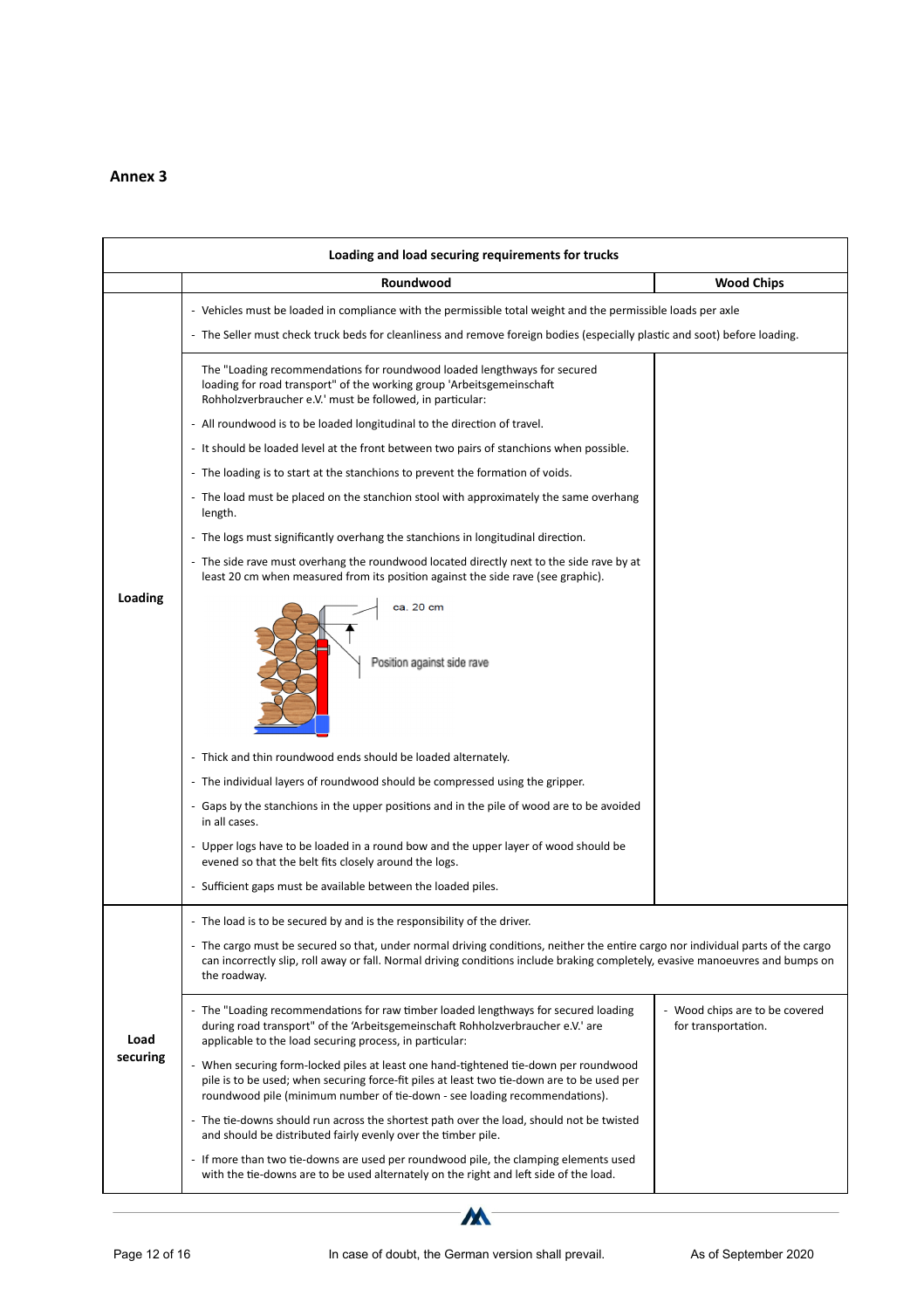| The tension of the tie-downs should be checked and retightened if necessary. |  |
|------------------------------------------------------------------------------|--|
| - A cargo crane positioned on the load must not be clamped.                  |  |

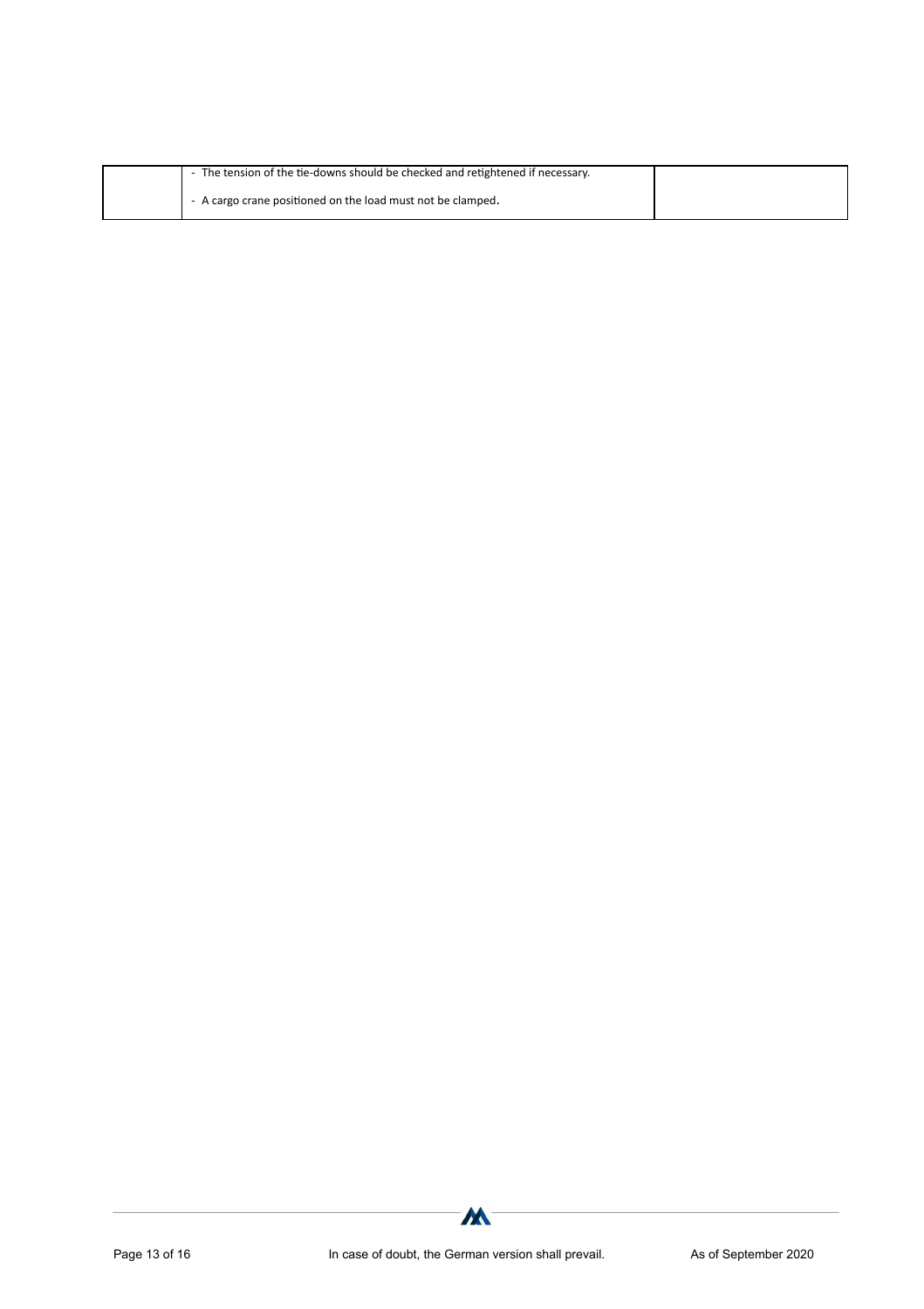|                  | Loading and load securing requirements train                                                                                                                                                                                                          |                                                                     |  |  |  |
|------------------|-------------------------------------------------------------------------------------------------------------------------------------------------------------------------------------------------------------------------------------------------------|---------------------------------------------------------------------|--|--|--|
|                  | Roundwood                                                                                                                                                                                                                                             | Wood chips                                                          |  |  |  |
| Loading<br>times | - Loading should generally be completed within 24 hours. The exact loading times for each train will be reported by the<br>Buyer/client in a timely manner in writing.                                                                                |                                                                     |  |  |  |
|                  | - The preliminary storage of roundwood/wood chips in the loading railway station requires prior consultation with the<br>Buyer/client as a matter of principle.                                                                                       |                                                                     |  |  |  |
|                  | - Wagons are to be checked visually before loading. Any damage is to be immediately recorded in writing and immediately<br>reported to the Buyer/client. The seller must remove any foreign bodies (especially plastic and soot) from the load floor. |                                                                     |  |  |  |
|                  | - Damage to wagons during loading are to be recorded in writing and immediately reported to the station staff and the<br>Buyer/client. Those can be invoiced to the seller.                                                                           |                                                                     |  |  |  |
|                  | - Depending on the roundwood/wood chips weight and load capacity of the wagon, the maximum loading height is to be<br>exhausted as a matter of principle.                                                                                             |                                                                     |  |  |  |
|                  | - Without exception, roundwood must be loaded lengthways in the direction of the<br>wagon.                                                                                                                                                            | - Wood chips should be loaded<br>to the maximum possible filling    |  |  |  |
|                  | - Logs are to be loaded horizontally to the car floor and shall not be crooked in the stack.<br>Stacks are to be loaded evenly with gaps in between the stacks. .                                                                                     | depth. This means for open<br>wagons 10 cm below the upper<br>edge. |  |  |  |
|                  | - The logs overhang the middle of the stanchion by at least 20 cm.                                                                                                                                                                                    | - Wood chips that fall in<br>between the containers have            |  |  |  |
| Loading          | - Trunks adjacent to the stanchions must be secured with at least half as high as their<br>diameter; trunks with a diameter below 20 cm must be secured to the side rave by at<br>least 10 cm.                                                        | to be removed.                                                      |  |  |  |
|                  | - Trunks with a diameter below 10 cm are only loaded below the highest layer adjacent<br>to the stanchions.                                                                                                                                           |                                                                     |  |  |  |
|                  | - Trunks loaded above the stanchions must be saddled evenly. The arch height of the<br>saddle above the side raves must not exceed one third of the loading width of the<br>wagon.                                                                    |                                                                     |  |  |  |
|                  | - The diameter of the saddled trunks is at maximum the diameter of the trunks that form<br>the saddle.                                                                                                                                                |                                                                     |  |  |  |
|                  | mind, 20 cm<br>max, 1/3 der Breite                                                                                                                                                                                                                    |                                                                     |  |  |  |
|                  | - One tie-down is required per log pile. The distance of the tie-down to the log ends must<br>be at least 50 cm.                                                                                                                                      |                                                                     |  |  |  |
|                  | - Tie-downs are to be pulled taught, must not be twisted and should be straight.                                                                                                                                                                      |                                                                     |  |  |  |
| Load             | - Each trunk in the saddle must be secured by the tie-down.                                                                                                                                                                                           |                                                                     |  |  |  |
| securing         | - Unused excess lengths of tie-down material are to be firmly knotted to the tie-down in<br>use and must not be attached to the wagon:                                                                                                                |                                                                     |  |  |  |
|                  | - Branches and roots which extend into the profile of the wagon are to be trimmed off.                                                                                                                                                                |                                                                     |  |  |  |
|                  | - Branches and loose bark should be removed from the cargo and the wagon.                                                                                                                                                                             |                                                                     |  |  |  |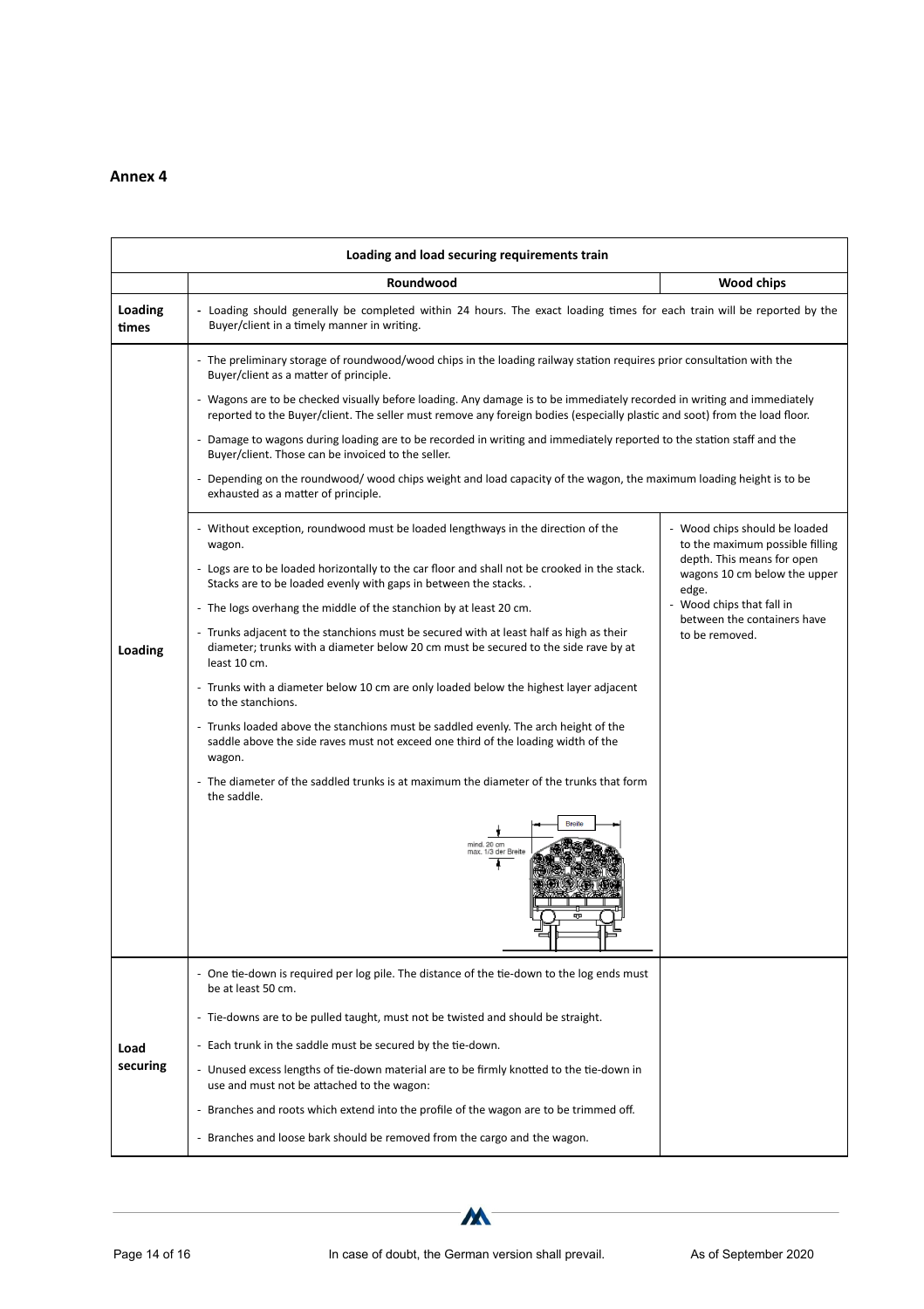| Loading and load securing requirements for river vessels |                                                                                                                                                                                                                                                                                                                                                                                                                                                                                                                                                                                                                                                                                                                                                                                                                                                                                                                                                                                                                                                                                                                                                                                                                                               |              |  |  |
|----------------------------------------------------------|-----------------------------------------------------------------------------------------------------------------------------------------------------------------------------------------------------------------------------------------------------------------------------------------------------------------------------------------------------------------------------------------------------------------------------------------------------------------------------------------------------------------------------------------------------------------------------------------------------------------------------------------------------------------------------------------------------------------------------------------------------------------------------------------------------------------------------------------------------------------------------------------------------------------------------------------------------------------------------------------------------------------------------------------------------------------------------------------------------------------------------------------------------------------------------------------------------------------------------------------------|--------------|--|--|
|                                                          | Roundwood                                                                                                                                                                                                                                                                                                                                                                                                                                                                                                                                                                                                                                                                                                                                                                                                                                                                                                                                                                                                                                                                                                                                                                                                                                     | Wood chips   |  |  |
| Loading<br>times                                         | - The loading times are specified in the avis and are to be followed.                                                                                                                                                                                                                                                                                                                                                                                                                                                                                                                                                                                                                                                                                                                                                                                                                                                                                                                                                                                                                                                                                                                                                                         |              |  |  |
| Loading                                                  | - The preliminary storage of roundwood/wood chips at the loading port must always be arranged with the Buyer/client in<br>advance.<br>- The hold of the vessel is to be visually checked before loading. Damage or other circumstances that prevent loading such as<br>freshly painted and not yet dry ship's hold are to be recorded immediately in writing and reported to the client without delay.<br>The Seller must remove any foreign bodies (especially plastic and soot) from the load floor.<br>- During the loading of the vessel, the instructions of the vessel's master for filling the hold in the vessel must always be<br>followed in order to avoid damage or listing as a result of uneven stowing.<br>- Damage to the vessel during loading are to be recorded in writing and immediately<br>reported to the vessel's master and<br>the <i>Buyer</i> /client.<br>- In consultation with the vessel's master, the maximum possible loading height is always to be exhausted.<br>- Roundwood is to be loaded inside the vessel's hold intermittently and flush.<br>- Wood chips should be loaded<br>up to the maximum possible<br>- - Roundwood within the vessel's hold is to be loaded longitudinally to the direction of |              |  |  |
|                                                          | travel.<br>- - Above the hold, a deck cargo is to be positioned at right angles to the travelling<br>direction of the vessel.                                                                                                                                                                                                                                                                                                                                                                                                                                                                                                                                                                                                                                                                                                                                                                                                                                                                                                                                                                                                                                                                                                                 | load height. |  |  |
| Load<br>securing                                         | - Roundwood above the hold is to be loaded in such a way that lateral slippage is<br>impossible.                                                                                                                                                                                                                                                                                                                                                                                                                                                                                                                                                                                                                                                                                                                                                                                                                                                                                                                                                                                                                                                                                                                                              |              |  |  |